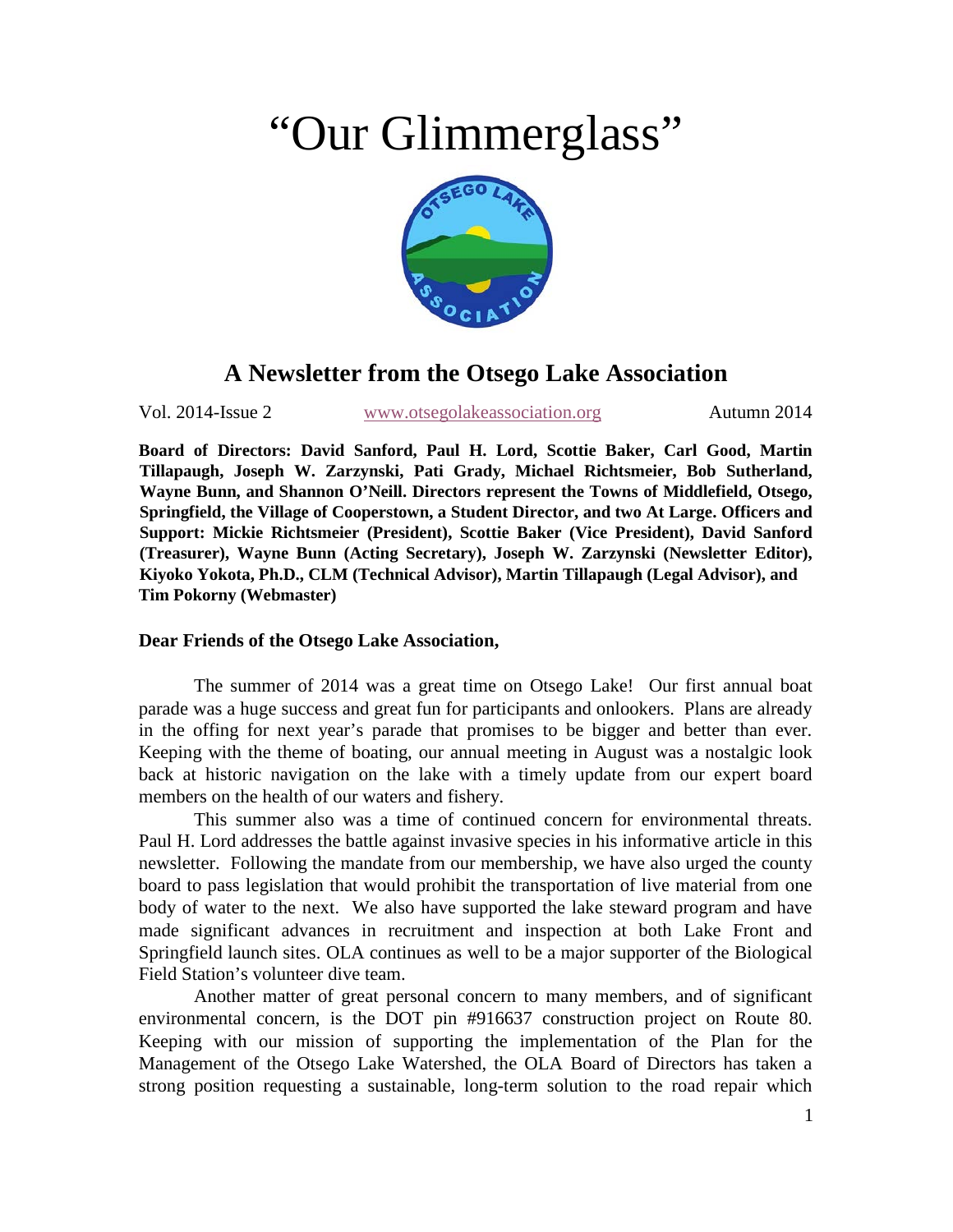addresses drainage, utilizes alternative technologies to repair the roadway, and does not rely on rip rap to stabilize the lake embankment. We have also shared our experience with plantings at the buffer strips that have provided aesthetic natural vegetation that has reduced the amount of storm water runoff and sediment entering the lake.

During the upcoming year, we will continue to monitor and advocate for these important issues while planning for a fun and informative 2015. Although membership forms go out in the Spring newsletter, they are always available on our website, and donations are welcome throughout the year. Thank you for your support of OLA and for joining our efforts to preserve and protect our Glimmerglass!

Sincerely,

Mickie Richtsmeier, President

#### **Lake Stratification**

By Kiyoko Yokota, Ph.D., CLM (Professor, SUNY Oneonta and Biological Field Station)

I am relatively new to central New York and I constantly hear from my colleagues at the Biological Field Station (BFS) and my neighbors that winters have been unusually cold. I take them as words of encouragement that next winter will be kinder to a newcomer who has spent countless hours this past winter staring at firewood, emitting only smoke and no tangible heat, inside a wood burning stove in her new home.

Most lakes and ponds that I pass by on daily basis over much of the winter, including Otsego Lake, are covered by solid ice. This past winter my recently adopted 1year-old dog, a German Shepherd mix named Niko, was reluctant to go outside in the morning without wearing his orange winter dog jacket. He enjoyed exploring the rural neighborhood in Westford with his 3-year-old big brother, my neighbor's yellow lab, and the dogs occasionally ventured out onto the nearby frozen pond.

One of the courses that I teach at SUNY Oneonta's main campus and the BFS is on limnology (limno  $=$  lake,  $-$ ology  $=$  study of). One of the questions that I pose to my students early in the semester is, "Why do lakes not freeze bottom-up?" Any ideas? Water is a unique substance that has the highest density as liquid at  $4 \degree C$  (39  $\degree F$ ), not when it freezes and becomes solid at  $0^{\circ}C$  (32  $^{\circ}F$ ). Most people intuitively know that ice floats on the surface of the lake, just like ice cubes in a glass of water. However, scientifically speaking, this is because ice is less dense (lighter per unit volume) than liquid water. The video link cited below shows a clever demonstration of how this unique property of water contributes to thermal stratification lakes, where you observe warmer water under ice in winter and warmer water on top of colder water in summer (Part one: http://youtu.be/XExQ6uaDEJQ, Part two: http://youtu.be/DlT51AosbcA). In the winter on Otsego Lake and other waterways that freeze, we observe water that is warmer than 0 °C between the ice cover and the lake bottom (see the temperature vs. depth graph at http://www.oneonta.edu/academics/biofld/otsegolake.asp under "Otsego Lake Water Quality Data"), supporting overwintering populations of phytoplankton (microscopic algae), zooplankton such as water flea, and larger aquatic animals such as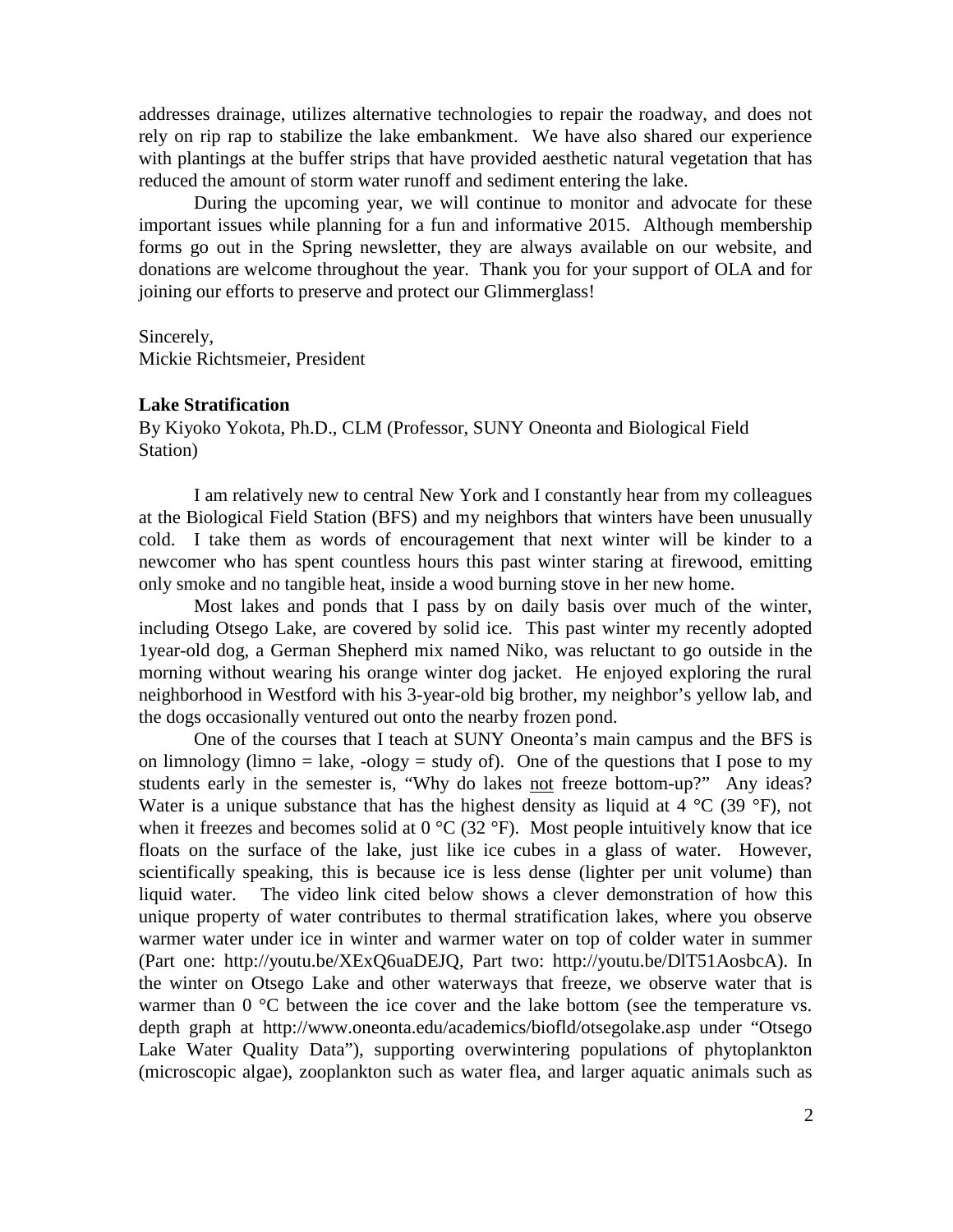fish that feed on the plankton. Otherwise the lakes would experience massive die-offs of the vast majority of organisms as the lakes WOULD freeze bottom up if density of water were NOT the greatest at 4 degrees C and ice (below 0 degrees C) was heavier than liquid water. Fish populations, for example, would have to start over every year from migration from elsewhere or by stocking.

But even without dramatic die-offs, fish populations fluctuate from one year to another, as many anglers would certainly know by their experience. The next time, I will write about what happened to "Otsego Bass" and its current status.

#### **Exotic Jellyfish Now in Otsego Lake**

By Paul H. Lord (Instructor, SUNY Oneonta and Research Biological Field Station)

Intermittent reports from around the Otsego Lake this summer indicate yet another exotic species is in our Lake. This one is nothing to be alarmed about EXCEPT that it demonstrates that safeguards in place to prohibit the exotic species introductions into Otsego Lake are not adequate.

 Originally, in June, grade school children noted small jellyfish like animals near the outlet to Otsego Lake. On September  $3<sup>rd</sup>$ , a reputable source reported freshwater jellyfish (*Craspedacusta sowerbyi*) in Otsego Lake to the Biological Field Station (BFS). These freshwater jellyfish are originally from China, but have invaded every continent except Antarctica.

The BFS Volunteer Dive Team investigated, on September 7, 2014, the downwind side of Otsego Lake in hopes of increasing chances of a jellyfish encounter. Moving north from Fairy Spring to approximately half way to Point Judith four snorkelers (Dunn, Skinner, Diaz, and Bernard), one free diver (Lord) and one tender (Wood) snorkeled a total of 4:52 and free-dived for 1:22 with no success. No jellyfish were located. Since that time, all BFS Volunteer Diver activities in the lake have included a jellyfish search component. However, on September  $13<sup>th</sup>$ , an OLA family located about five and a half miles up Route 80 from Cooperstown reported that their attention was focused on a freshwater jellyfish by "10 – 15 seagulls" attempting to eat it on September 10, 2014. This family notes this is their first sighting of jellyfish in Otsego Lake and that they regularly kayak and boat on the Lake. On October 4, Luke Gervase, a BFS Volunteer Diver and a BFS Lake Management graduate student, saw a *Craspedacusta* in Otsego Lake by the lake water intake for the BFS Main Lab. He was unable to capture it.

On September 14, 2014, the BFS emailed a request for jellyfish sightings notifications to our OLA membership. The BFS is still interested in collecting some of these jellyfish. The jellyfish can be easily caught in a container and kept in a refrigerator. Their stinging capability is too small to pierce human skin. Please call Paul H. Lord at 607-435-4989 or email him at (paul.lord@oneonta.edu) if you see or capture a jellyfish.

#### **Recent History of Otsego Lake Bald Eagles**

By Becky Gretton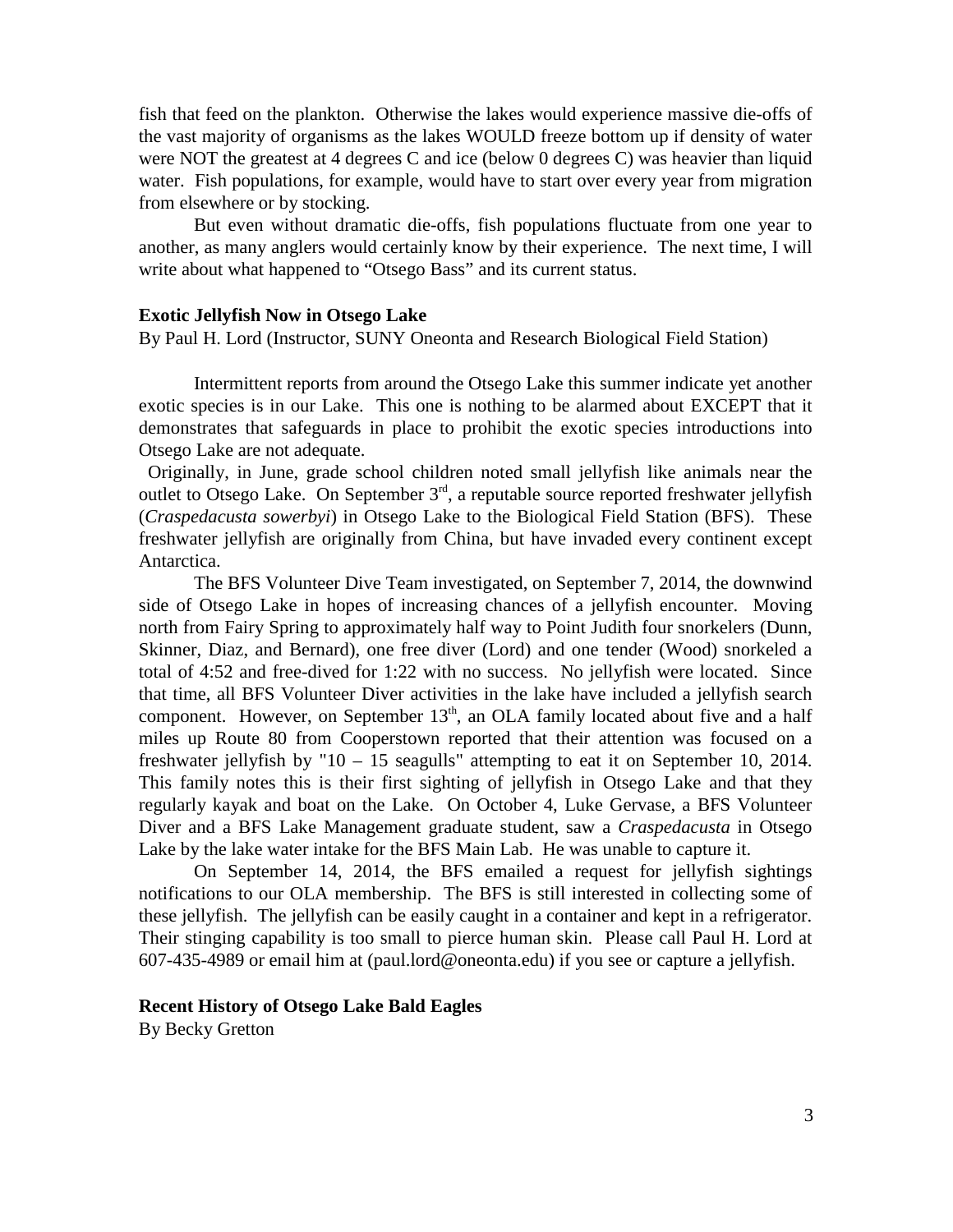There is a favorite spot that is visited by Bald Eagle enthusiasts while boating on Otsego Lake. Everyone knows where they can be seen, and if you aren't sure, just focus on the shoreline. Eventually you will see a bright white head and tail, a massive dark brown body, orange feet, and a big orange bill!

This pair of Bald Eagles has been at their current site since the autumn of 2010, when they built their nest. At the end of March 2011 they were bringing nesting material, and eggs were laid. Two eaglet heads were visible by May 9. The eaglets were fledged by the Fourth of July and remained in the area with their parents for the summer.

In mid-February of 2012, the pair was seen mating and they worked on the nest. By mid-March, they were incubating eggs. On April 22, both birds were off the nest at the same time, which means there was hatching. Unfortunately, all activity stopped on April 24. The nesting failed. They do not lay new eggs when this happens.

The nest was active in late January of 2013, with suspected incubation in midMarch. Hatch day was 35 days later, right on schedule! Two strong, active, and well-fed eaglets fledged by early July.

Another successful nesting occurred this year, with two eaglets fledging by the Fourth of July.

We are fortunate to have a secure nest site that is well respected by our lake community. Occasionally I hear from someone who reports a Golden Eagle sighting, and 99% of the time it is a juvenile Bald Eagle looking large and dark with some lighter markings in the wings and body or on the head.

Golden Eagles may be sighted in our area during the winter and I will comment on this topic another time.

Get outdoors and look up: you've got to be there to see them!!! Shortly before writing this article (October 5), I spotted nine Eastern Bluebirds on the wire just up the road from my home. We are indeed fortunate.

#### **Glimmerglass Film Days, November 7-9, 2014**

The Glimmerglass Film Days program, sponsored by Otsego 2000, will take place in Cooperstown on November 7-9, 2014. The film festival reportedly will include several award-winning video productions, including local videos, as well as other events such as local food tastings, trail hikes, and bike tours, all scheduled to celebrate the Cooperstown area's incredible natural and historic resources. The theme for the 2014 festival is "water." The OLA is one of the film festival's supporters and the video production that the OLA is supporting is entitled "Watermark." For more information on the event see the website: (http://www.glimmerglassfilmdays.org).